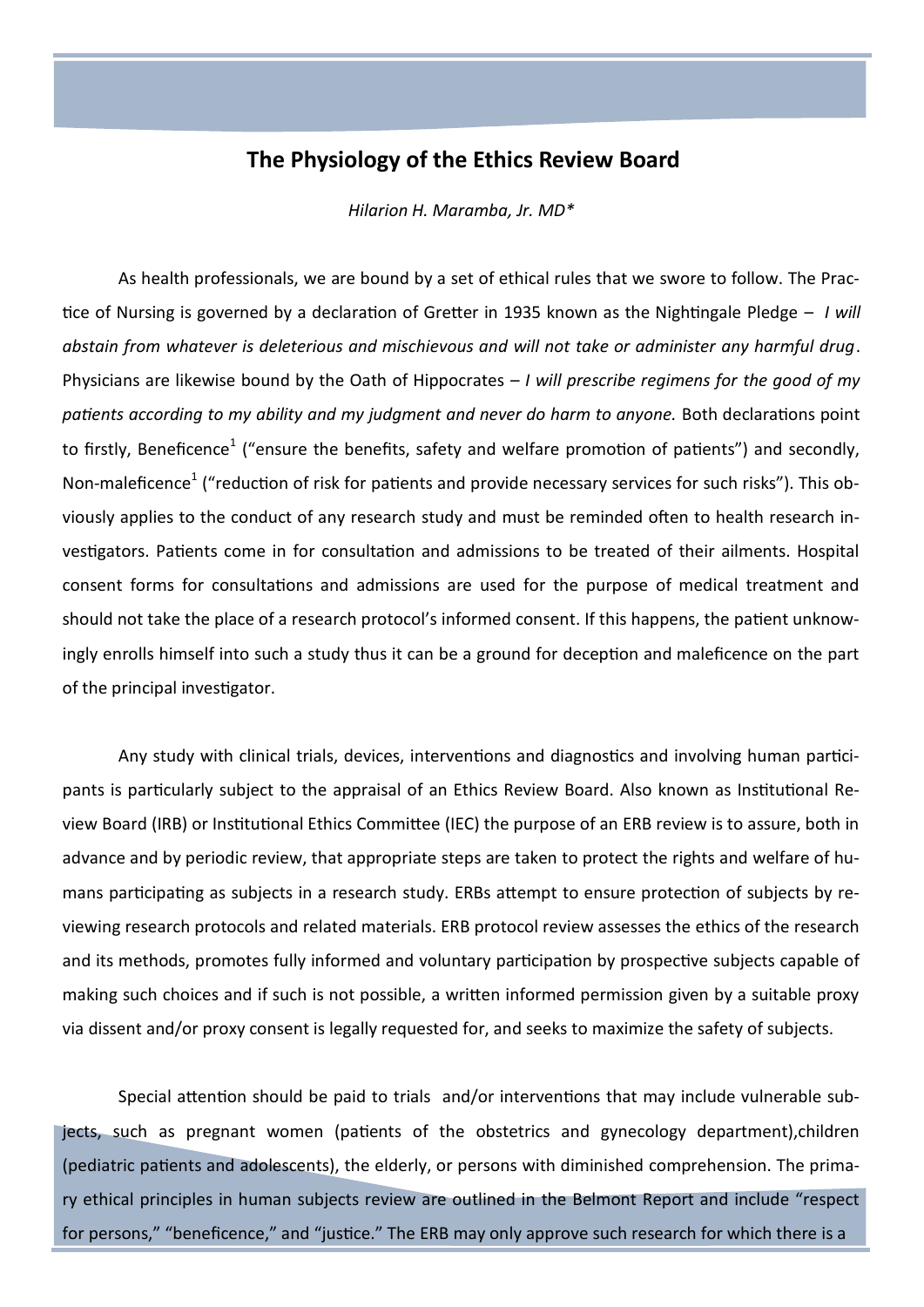bonafide "Informed Consent Process" for participants, for which the selection of subjects presents a fair or just distribution of risks and benefits to eligible participants. Both the informed consents and study results are legal obligations of the principal investigator which must be periodically submitted at least four times – before the conduct of the research study commences, during the research process for any amendments and modifications by the ERB, before finalization of the research document and before inclusion into a publication. Any adverse event that may occur during the entire process must be reported in writing and submitted to the ERB at the soonest possible time. Because of the idiosyncrasies of different clinical research topics, informed consent should be tailored made for each individual research study and should be translated to the vernacular for the research participant's understanding of the contents of the informed consent form.

The following list will serve as an informed consent guide for principal investigators (1) a statement that the study involves research, (2) statement that the study is being undertaken by a principal investigator (full name) under the supervision of a co-author (full name), including the department, (3) an explanation of the purpose of the research<sup>2</sup>, (4) duration of the research's subject participation, (5) the number of research participants involved in the study<sup>2</sup>, (6) the step by step description of the drug administration or procedures to be used, (7) a description of expected or foreseeable risks to the risk subjects, (8) a description of benefits to the subject or to others which may be reasonably expected from the research, and any compensation for the research participant's family or relative in case of disability or loss of life related to the research study, (9) a disclosure of alternative procedures or courses of treatment, if any, that may be advantageous to the subject, (10) a description of the measures that the investigator will follow to ensure the confidentiality of records that may identify each subject by name and or identification number<sup>2</sup>, an explanation how to contact the principal investigator and co-author for any questions about the research study<sup>3</sup>, (12) an explanation of whom to contact regarding the research subject's rights and research-related injury, (13) a statement that the participant's involvement is voluntary, the participant may refuse to participate before the study begins, discontinue at any time, or skip any questions that may make him/her feel uncomfortable, with no penalty to him/her, and no effects on the compensation earned before withdrawing, (14) a description of whom to go to, be it the principal investigator or hospital for any research related risk or injury, (15) a statement indicating that the research participant will be given copy of the dated informed consent<sup>3</sup>, a description of what will be done with the data once the research study is finished, (17) a line for the printed name and signature of the principal investigator followed by the date of signing.